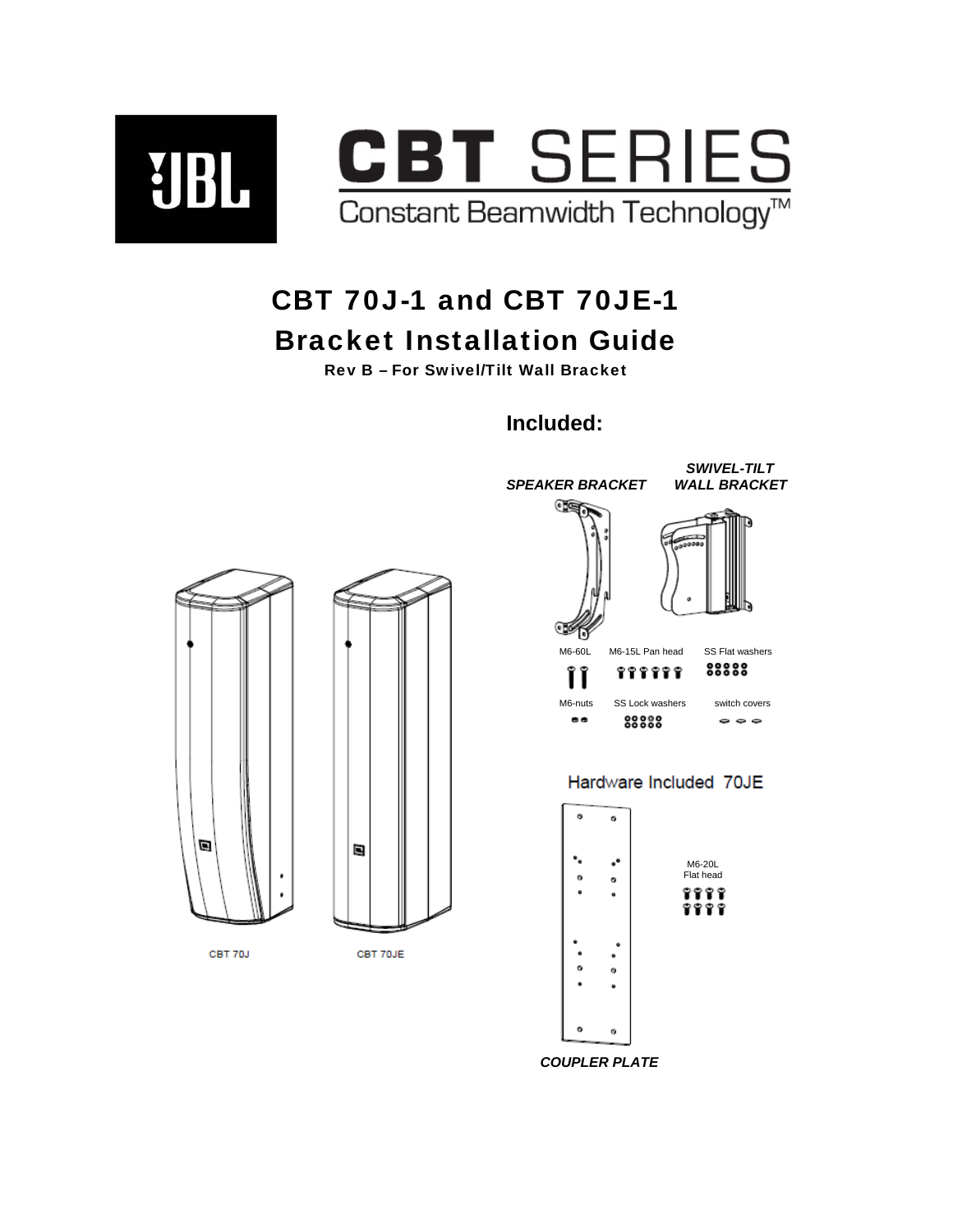# WALL MOUNTING

Note that the BRACKET ASSEMBLY consists of a *SPEAKER BRACKET* and a *WALL BRACKET.*

- 1) **RUN WIRING** -- Run the wiring from the power amplifier to the location desired for mounting the JBL CBT Loudspeakers.
- 2) **ATTACHING WALL BRACKET TO WALL** -- Using a level to ensure that the *WALL BRACKET* is straight, secure the *WALL BRACKET* to the wall. Be sure to use the appropriate wall anchors for attaching the bracket. Use all four screw holes for maximum integrity and safety. Be sure that the slot feature is at the top.

# **CAUTION: Installation must be** done by qualified persons using safe rigging standards.

The installer is responsible for proper selection and use of mounting hardware, to properly and safely wall-mount the speakers.



Hardware for attaching *WALL BRACKET* to wall is not included.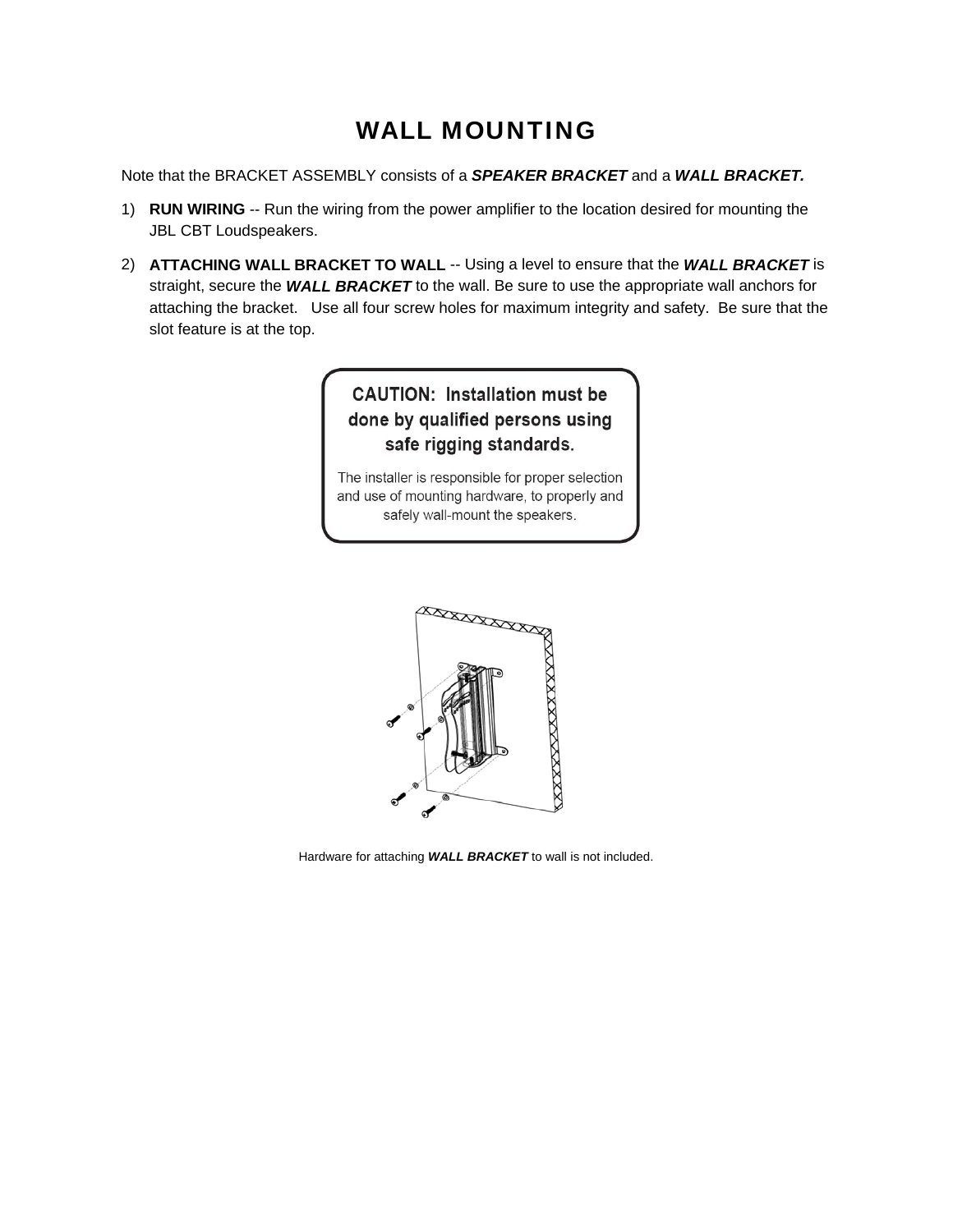#### **3) ATTACH SPEAKER BRACKET TO SPEAKER**

3a) **CBT 70J-1** -- Mount the *SPEAKER BRACKET* to the speaker with the provided M6-15L hardware. For the CBT 70J-1 there are three (3) possible mounting positions. Choose the one that best suits the application. Be sure the hook feature is downward.

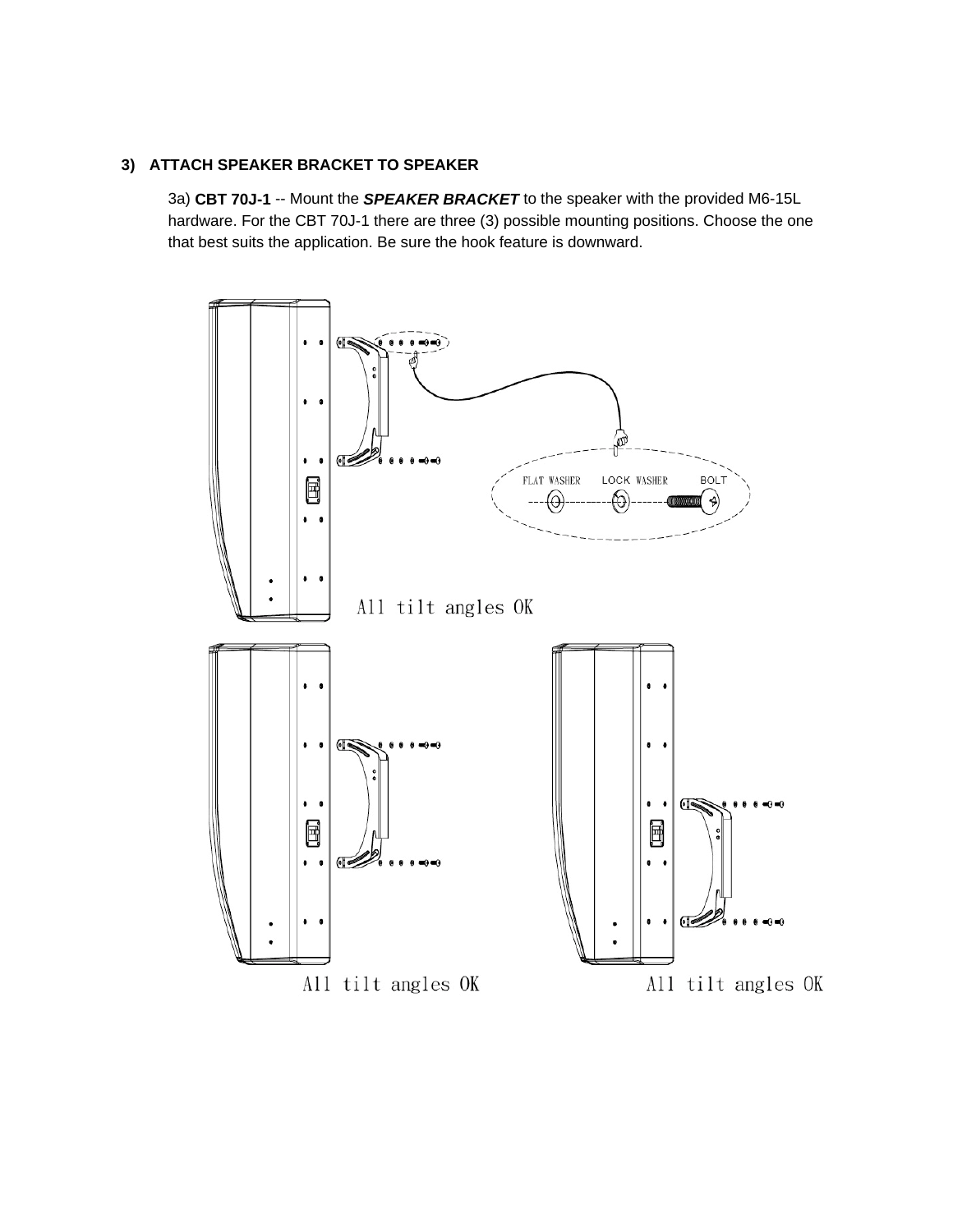**3b) CBT 70J-1 + 70JE-1 Vertical Array** -- Mount the *COUPLER PLATE* (included with the CBT 70JE-1) to the CBT 70J-1 and CBT 70JE-1 speakers with the provided eight (8) pieces of M6-20L flat-head bolts. (See "CBT 70J-1 and CBT 70JE1 Coupler Plate Dimensions & Connection Point Locations" drawing, below, for exact locations).

Then attach the *SPEAKER BRACKET* to the *COUPLER PLATE* with the provided M6-15L pan-head bolts, lock washers and flat washers. Be sure the hook feature is downward.



Tilt angles ±15° OK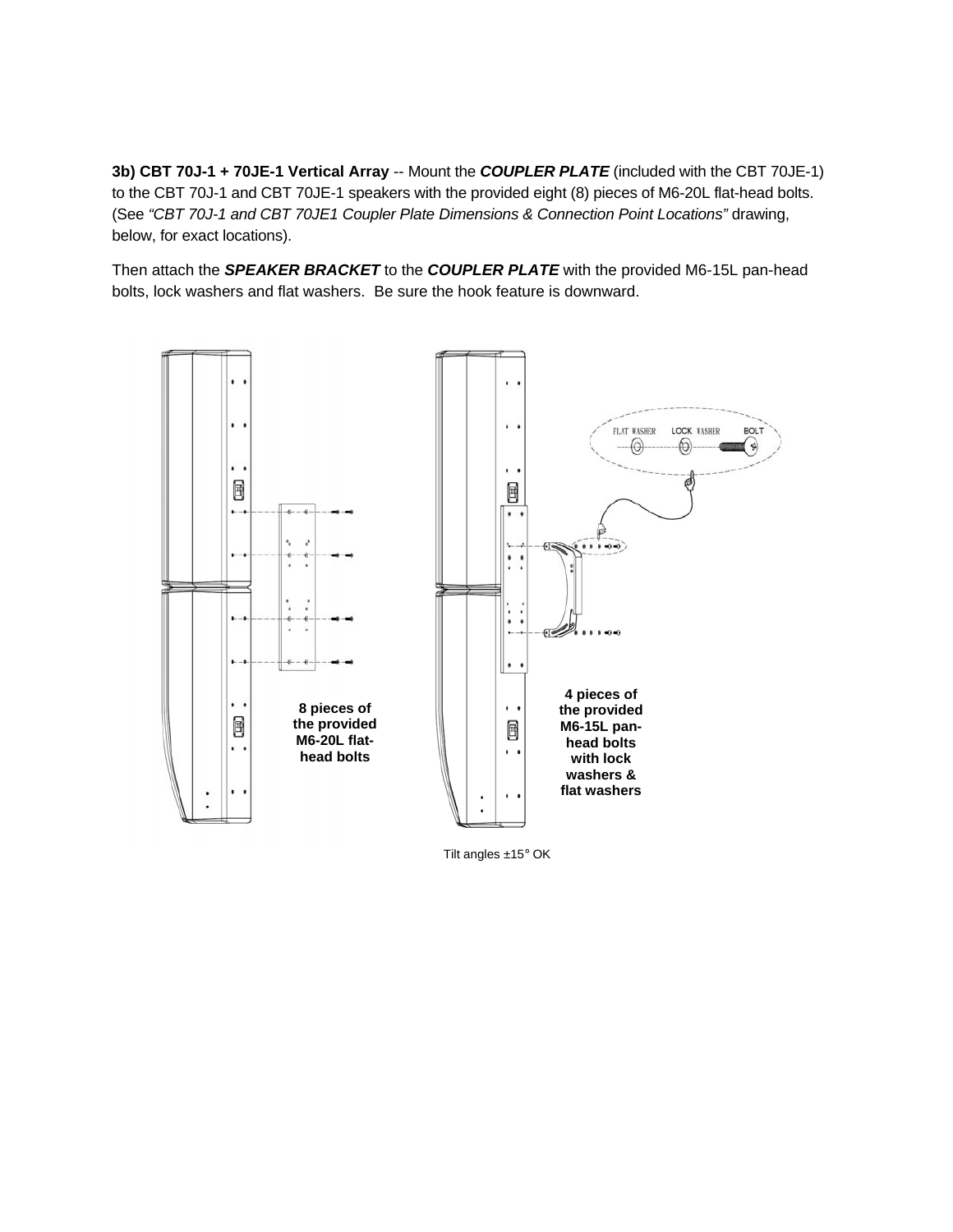#### 4) **SLIDE SPEAKER WITH** *SPEAKER BRACKET* **ONTO** *WALL BRACKET*

Make sure the *PIVOT BOLT* is installed in-place in the *WALL BRACKET.* It consists of the M6-60L bolt with lock washer and flat washer on the head (as shown in DETAIL "A", below) and secured in place with flat washer, lock washer and M6 nut. Leave the nut loose (do not tighten).

Once the wall mount has been attached to the wall and speaker mount has been attached to the speaker, slide the speaker forward so that the *SPEAKER BRACKET* engages into the *WALL BRACKET*, dropping the hook slot of the *SPEAKER BRACKET* onto the pivot bolt (which will already be installed loosely in the *WALL BRACKET*).

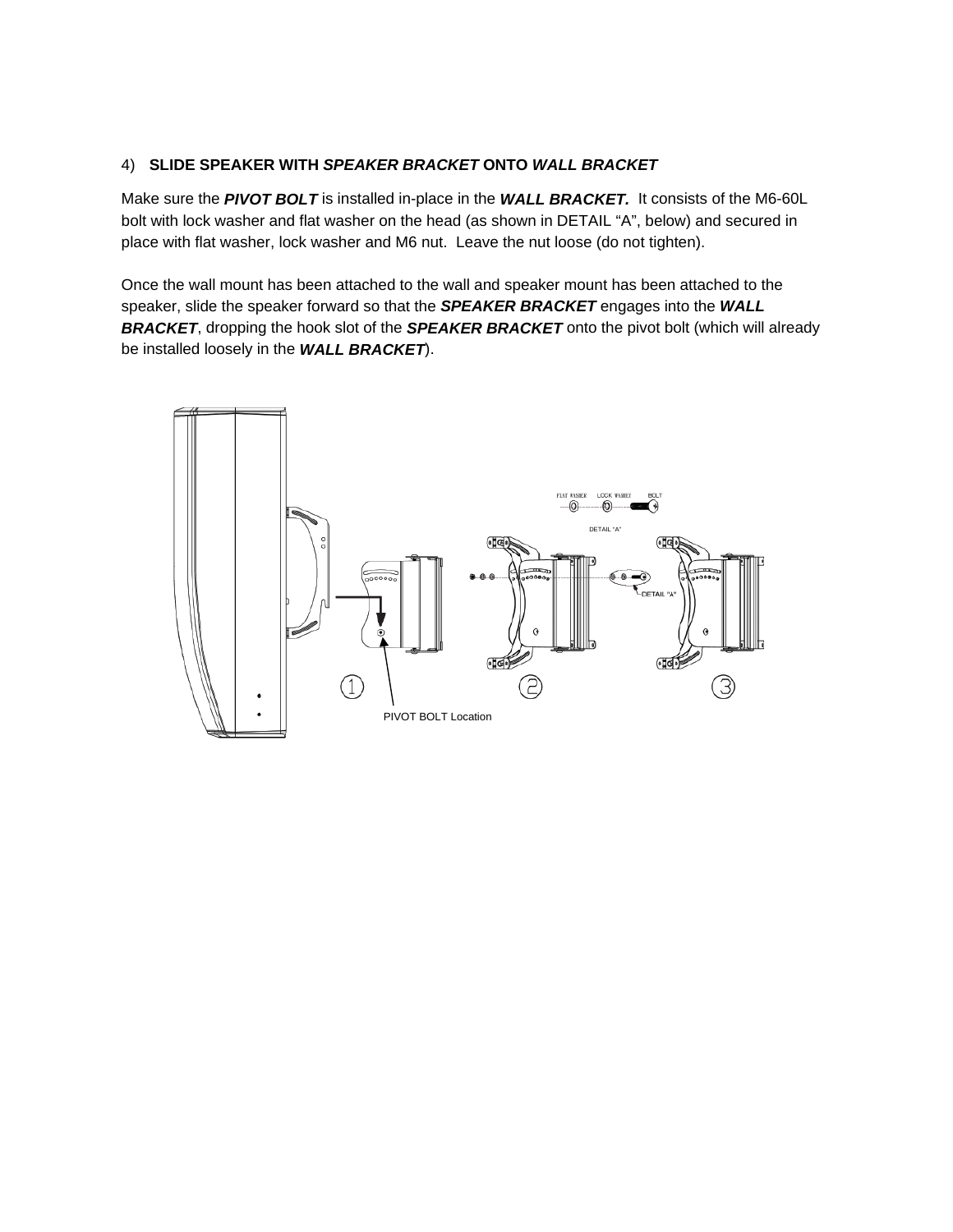5) **SET THE TILT ANGLE** – Once the speaker has nested securely on the pivot bolt, slide the second M6-60L bolt into one of the holes in top of the wall bracket to set the angle.

**5a) TILT ANGLES** -- The bracket allows for +/-15 degrees of tilt.

**5b) PRE- SET ANGLES and CONTINUOUSLY VARIABLE ANGLE** -- The bracket has through holes for mounting angles of +/- 15 degrees in 5 degree increments. There is also a slot above the holes for continuously variable adjustment. The pre-set angles are recommended for accurate aiming.



**5C) SECURE THE ANGLE SETTING** -- Once the angle has been chosen re- tighten both bolts with hardware provided.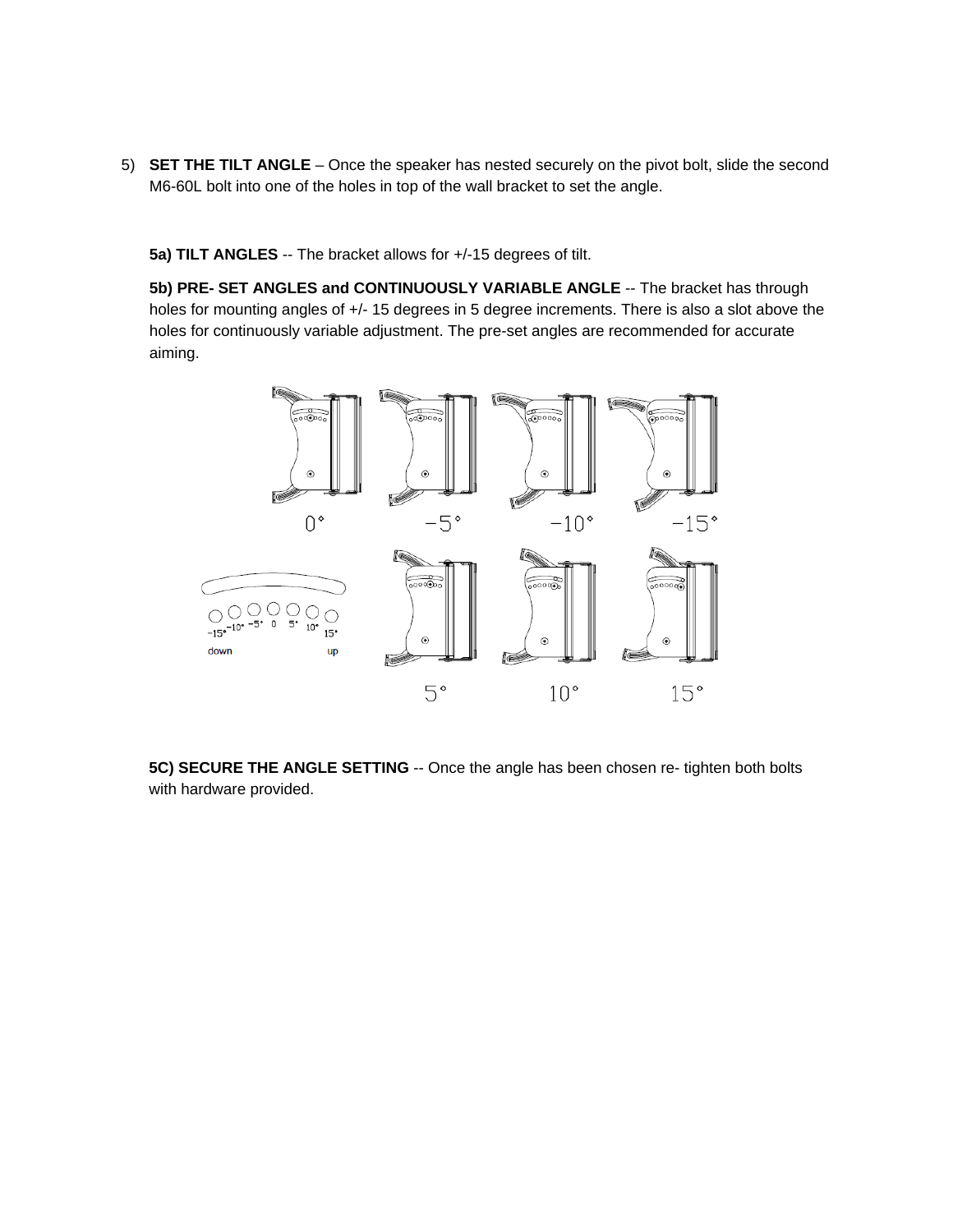6) **SET THE SWIVEL (PAN) ANGLE** – Loosen the top and bottom bolts on the pivot. Adjust the side-to-side swivel (ie, pan) aiming angle of the speaker. Re-tighten the bolts securely at desired swivel (pan) angle.

**Maximum Swivel Angles before Wall Interference** – The bracket swivels a full 90 degrees from side-to-side, however when mounting the CBT speaker onto a wall, the side-to-side swivel may be limited by the end of the speaker encountering the wall. The maximum swivel angle depends on: a) which of the rear-panel insert points on the speaker the *SPEAKER BRACKET* is mounted onto, and b) the *down*-tilt angle setting.

The following charts lists the typical maximum side-to-side swivel angles for some of the possible Speaker Bracket mounting point locations, and for 0°, 5°, 10°, and 15° *down*-tilt angle settings. (For the combination CBT 70J-1+70JE-1 array, the only recommended mounting point for the *SPEAKER BRACKET* is on the Coupler Plate, so that is the only mounting point shown in the chart for the array.)

| <b>Model</b>                | <b>SPEAKER</b><br><b>BRACKET</b><br><b>Mounting</b><br><b>Position on</b><br><b>Speaker</b> | Maximum Swivel (Pan) Angle at Down-Tilt of:<br>0°<br>$5^{\circ}$<br>10 <sup>o</sup><br>15°<br>Down-Tilt<br>Down-Tilt<br>Down-Tilt<br>Down-Tilt |            |            |            |
|-----------------------------|---------------------------------------------------------------------------------------------|------------------------------------------------------------------------------------------------------------------------------------------------|------------|------------|------------|
| <b>CBT 70J-1</b>            | <b>Top Position</b>                                                                         | 80° Swivel                                                                                                                                     | 77° Swivel | 74° Swivel | 66° Swivel |
|                             | <b>Middle Position</b>                                                                      | 80° Swivel                                                                                                                                     | 77° Swivel | 76° Swivel | 73° Swivel |
|                             | <b>Bottom Position</b>                                                                      | 80° Swivel                                                                                                                                     | 78° Swivel | 77° Swivel | 77° Swivel |
| CBT 70J-1 +<br>70JE-1 Array | On Coupler Plate<br>(This is the only<br>allowable bracket<br>position for the array.)      | 80° Swivel                                                                                                                                     | 76° Swivel | 69° Swivel | 48° Swivel |

**Maximum Swivel Angles in Other Mounting Situations** – The bracket itself can swivel up to 90 degrees (side-to-side), so if the speaker is being mounted onto a pole or an outside corner, for example, where interference with a wall may not be a factor, then greater swivel angles than those stated in the above chart may be achieved.

- 7) **SAFETY CABLE --** Attach a safety cable (not included) to any of the 6 mm inserts on the back of the CBT 70J and/or 70JE cabinet using the included M6-15L mm bolt. Prepare to attach the other end of the cable to a secondary attachment point on the wall.
- 8) **SWITCH COVERS –** To discourage tampering with the switch settings, adhesive switch covers are provided. Peel off the backing from the switch cover and stick the cover over the switch shaft, lining up the ridge with the recess in the switch shaft.